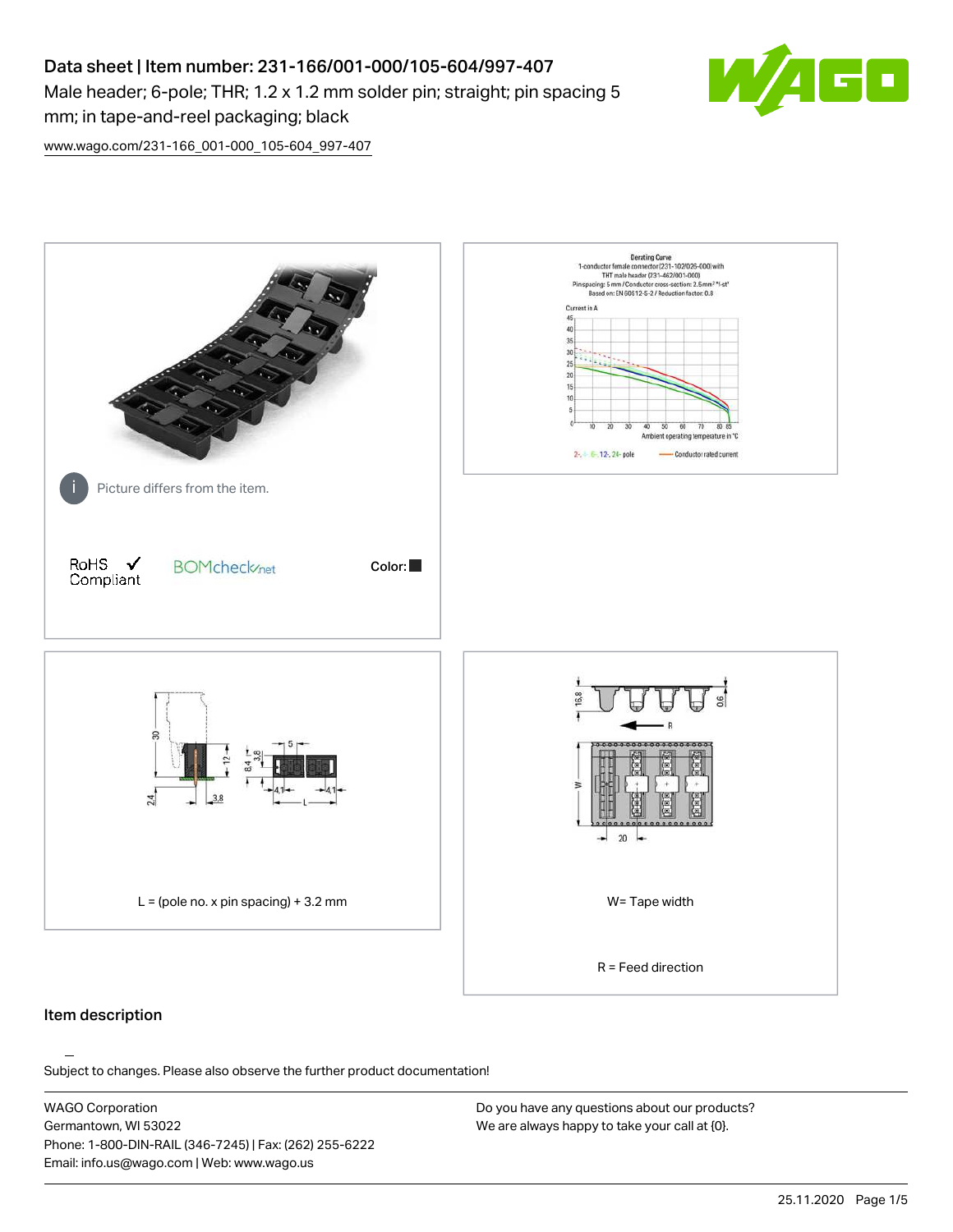[www.wago.com/231-166\\_001-000\\_105-604\\_997-407](http://www.wago.com/231-166_001-000_105-604_997-407)



- $\blacksquare$ THR male headers for reflow soldering in SMT applications
- $\blacksquare$ Available in tape-and-reel packaging for automated pick-and-place PCB assembly
- $\blacksquare$ 1.2 x 1.2 mm solder pins allow nominal current up to 16 A, enhancing stability of shorter headers
- $\blacksquare$ Also available in bulk packaging for manual placement
- П Male headers may be mounted horizontally or vertically
- With coding fingers П

#### Safety information 1:

The MCS - MULTI CONNECTION SYSTEM includes connectors without breaking capacity in accordance with DIN EN 61984. When used as intended, these connectors must not be connected/disconnected when live or under load. The circuit design should ensure header pins, which can be touched, are not live when unmated.

### Data

#### Electrical data

### Ratings per IEC/EN 60664-1

| Ratings per                 | IEC/EN 60664-1                                            |
|-----------------------------|-----------------------------------------------------------|
| Rated voltage (III / 3)     | 250 V                                                     |
| Rated surge voltage (III/3) | 4 <sub>k</sub> V                                          |
| Rated voltage (III/2)       | 320 V                                                     |
| Rated surge voltage (III/2) | 4 <sub>k</sub> V                                          |
| Nominal voltage (II/2)      | 630 V                                                     |
| Rated surge voltage (II/2)  | 4 <sub>k</sub> V                                          |
| Rated current               | 16 A                                                      |
| Legend (ratings)            | (III / 2) ≙ Overvoltage category III / Pollution degree 2 |

#### Ratings per UL 1059

| Approvals per                  | UL 1059 |
|--------------------------------|---------|
| Rated voltage UL (Use Group B) | 300 V   |
| Rated current UL (Use Group B) | 10 A    |
| Rated voltage UL (Use Group D) | 300 V   |
| Rated current UL (Use Group D) | 10 A    |

#### Ratings per UL 1977

| Rated voltage UL 1977 | 600 V |
|-----------------------|-------|
| Rated current UL 1977 |       |

Subject to changes. Please also observe the further product documentation! Ratings per CSA

| <b>WAGO Corporation</b>                                | Do you have any questions about our products? |
|--------------------------------------------------------|-----------------------------------------------|
| Germantown, WI 53022                                   | We are always happy to take your call at {0}. |
| Phone: 1-800-DIN-RAIL (346-7245)   Fax: (262) 255-6222 |                                               |
| Email: info.us@wago.com   Web: www.wago.us             |                                               |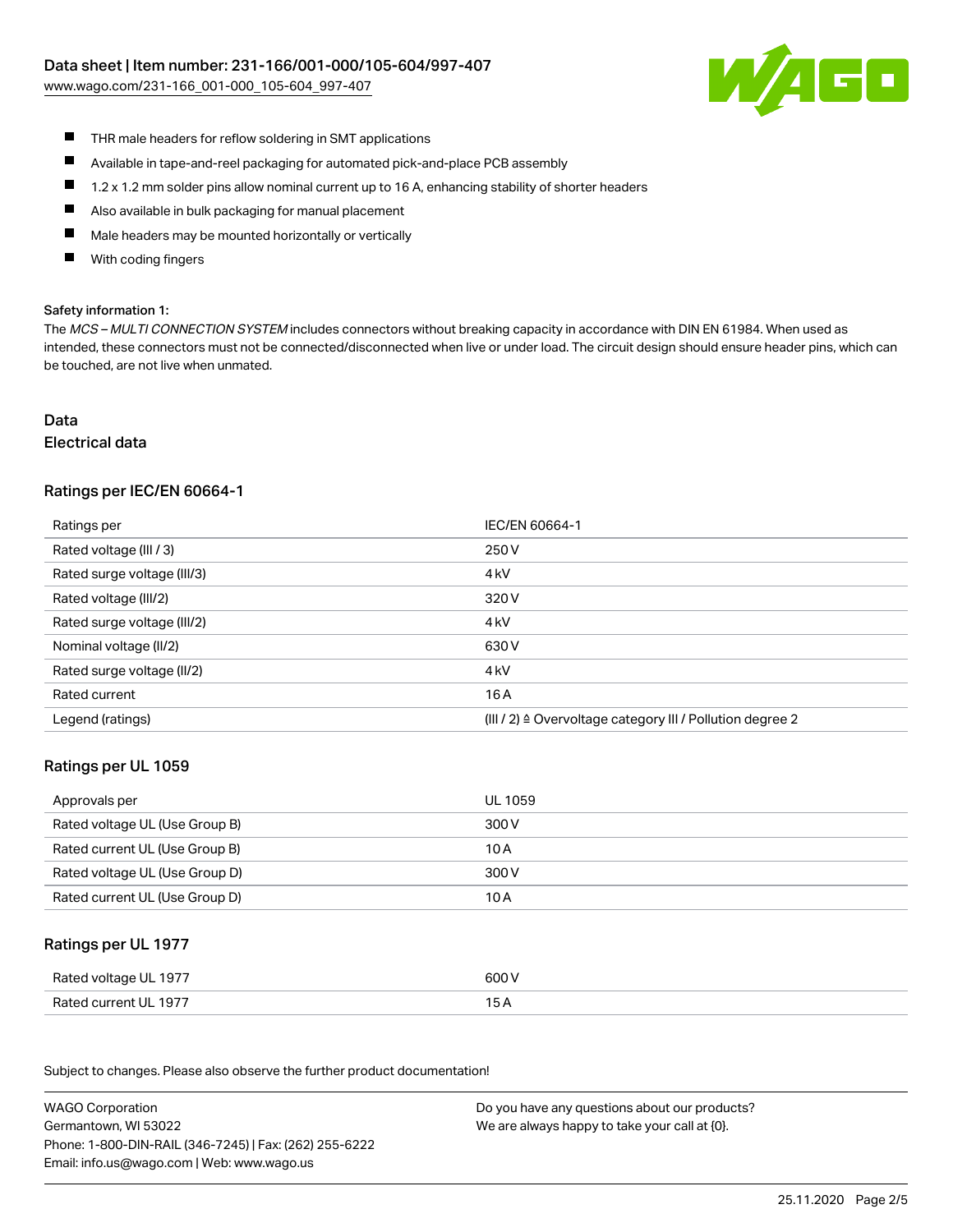

# Ratings per CSA

| Approvals per                   | CSA   |
|---------------------------------|-------|
| Rated voltage CSA (Use Group B) | 300 V |
| Rated current CSA (Use Group B) | 10 A  |
| Rated voltage CSA (Use Group D) | 300 V |
| Rated current CSA (Use Group D) | 10 A  |

### Connection data

| Pole No.                   | b |
|----------------------------|---|
| Total number of potentials |   |
| Number of connection types |   |
| Number of levels           |   |

# Physical data

| Pin spacing                              | 5 mm / 0.197 inch          |
|------------------------------------------|----------------------------|
| Width                                    | 33.2 mm / 1.307 inch       |
| Height                                   | 14.4 mm / 0.567 inch       |
| Height from the surface                  | 12 mm / 0.472 inch         |
| Depth                                    | 8.4 mm / 0.331 inch        |
| Solder pin length                        | $2.4 \text{ mm}$           |
| Solder pin dimensions                    | $1.2 \times 1.2$ mm        |
| Plated through-hole diameter (THR)       | $1.7$ <sup>(+0.1)</sup> mm |
| Reel diameter of tape-and-reel packaging | 330 mm                     |
| Tape width                               | 56 mm                      |

### Plug-in connection

| Contact type (pluggable connector) | Male connector/plug |
|------------------------------------|---------------------|
| Connector (connection type)        | for PCB             |
| Mismating protection               | No.                 |
| Mating direction to the PCB        | 90 °                |

### PCB contact

| PCB contact                         | THR                                      |
|-------------------------------------|------------------------------------------|
| Solder pin arrangement              | over the entire male connector (in-line) |
| Number of solder pins per potential |                                          |

Subject to changes. Please also observe the further product documentation! Material Data

| <b>WAGO Corporation</b>                                | Do you have any questions about our products? |
|--------------------------------------------------------|-----------------------------------------------|
| Germantown, WI 53022                                   | We are always happy to take your call at {0}. |
| Phone: 1-800-DIN-RAIL (346-7245)   Fax: (262) 255-6222 |                                               |
| Email: info.us@wago.com   Web: www.wago.us             |                                               |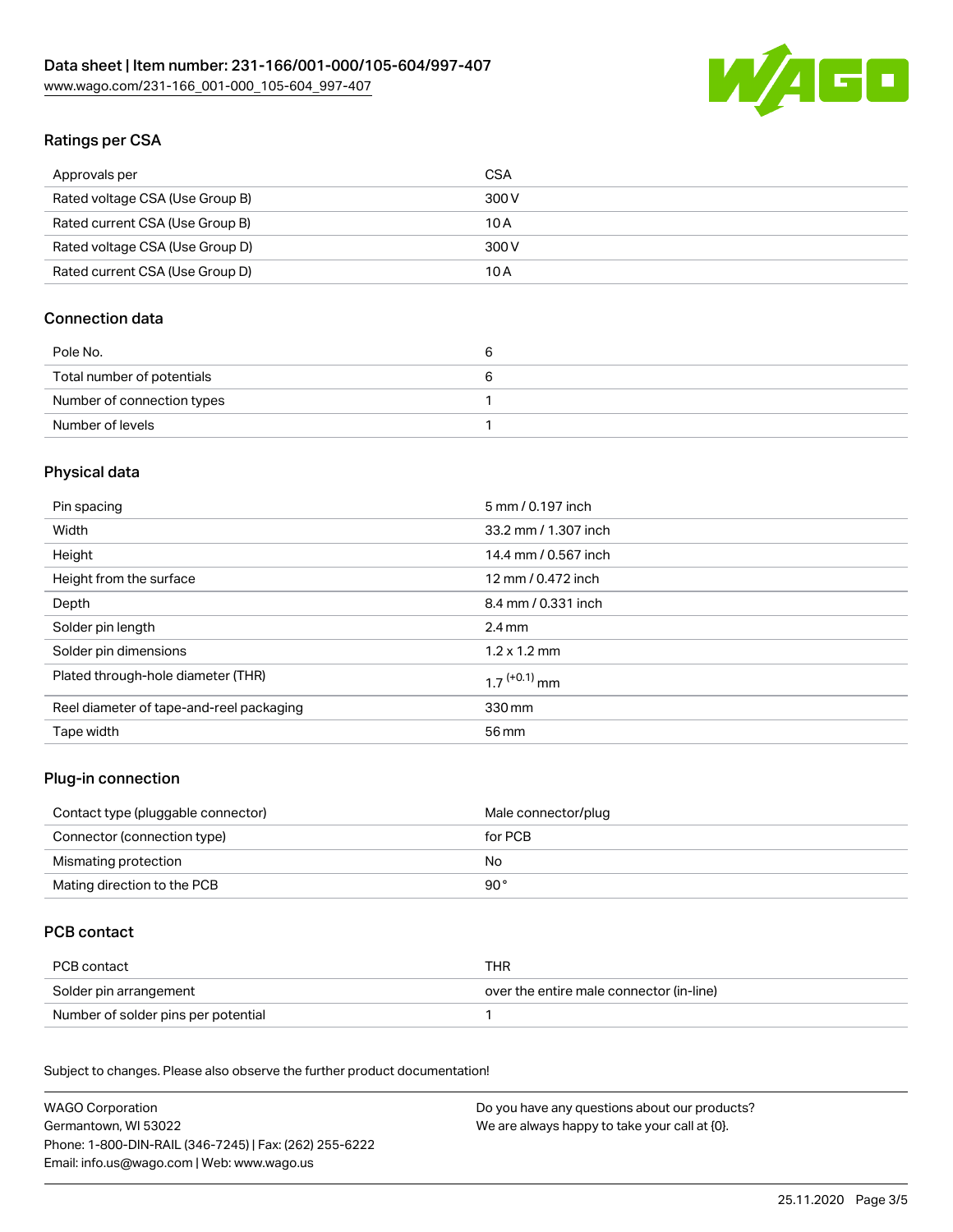

# Material Data

| Color                       | black                                  |
|-----------------------------|----------------------------------------|
| Material group              |                                        |
| Insulation material         | Polyphthalamide (PPA GF)               |
| Flammability class per UL94 | V <sub>0</sub>                         |
| Contact material            | Electrolytic copper (E <sub>Cu</sub> ) |
| Contact plating             | tin-plated                             |
| Fire load                   | $0.05$ MJ                              |
| Weight                      | 2g                                     |

#### Environmental Requirements

| Limit temperature range<br>-60 | $. +100 °C$ |
|--------------------------------|-------------|
|--------------------------------|-------------|

### Commercial data

| Packaging type        | bag           |
|-----------------------|---------------|
| Country of origin     | DE.           |
| <b>GTIN</b>           | 4050821042648 |
| Customs tariff number | 85366990990   |

#### Approvals / Certificates

#### Country specific Approvals

| Logo         | Approval                               | <b>Additional Approval Text</b> | Certificate<br>name |
|--------------|----------------------------------------|---------------------------------|---------------------|
| $\mathbb{C}$ | <b>CSA</b><br>DEKRA Certification B.V. | C <sub>22.2</sub>               | 1466354             |

### **Counterpart**

|                  | ltem no.231-106/026-000                                                       |                              |
|------------------|-------------------------------------------------------------------------------|------------------------------|
| <b>ANTES DES</b> | Female plug; 6-pole; 12 AWG max; pin spacing 5 mm; 1 conductor per pole; gray | www.wago.com/231-106/026-000 |

#### Compatible products

Marking accessories

Subject to changes. Please also observe the further product documentation!

WAGO Corporation Germantown, WI 53022 Phone: 1-800-DIN-RAIL (346-7245) | Fax: (262) 255-6222 Email: info.us@wago.com | Web: www.wago.us Do you have any questions about our products? We are always happy to take your call at {0}.